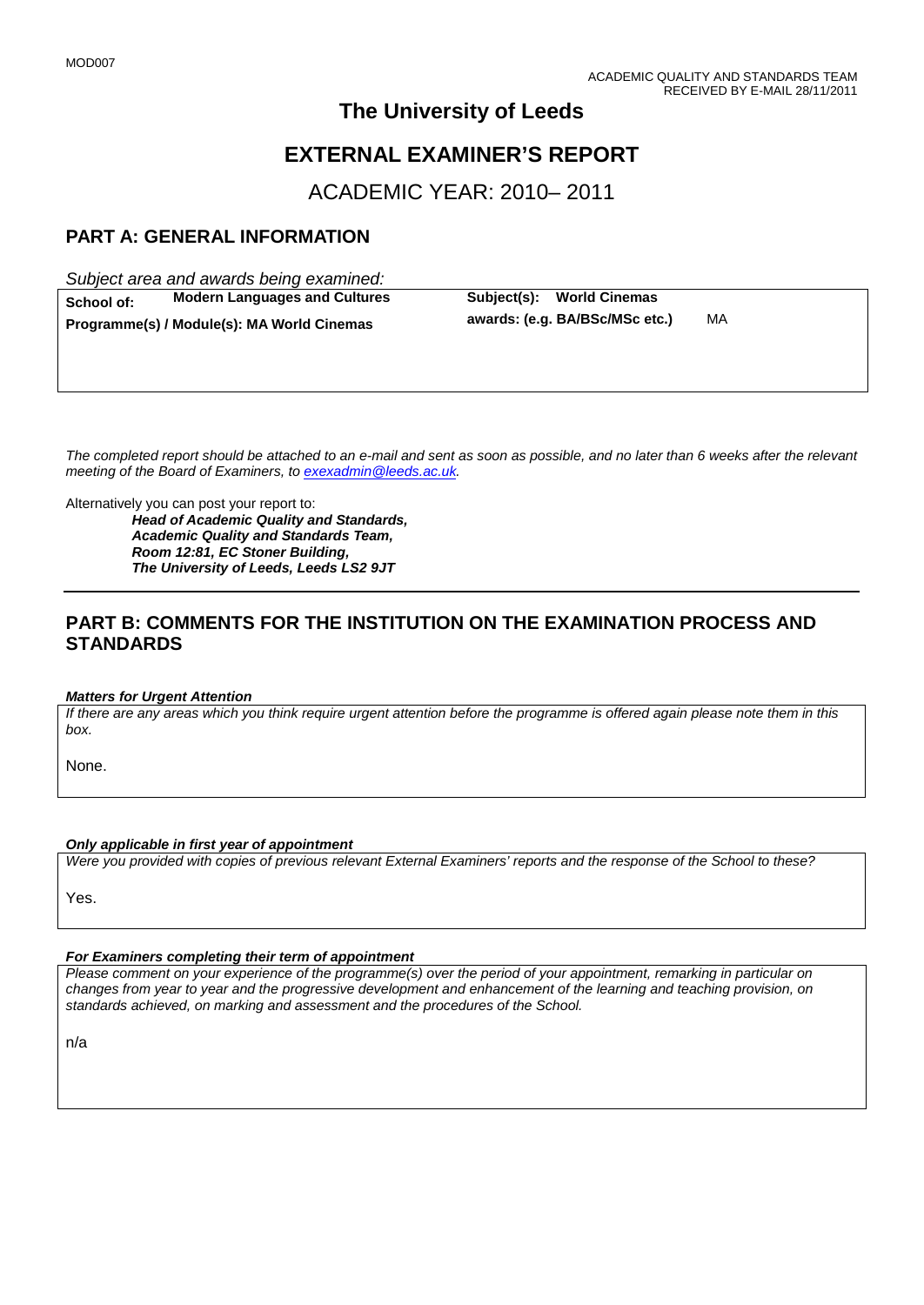## **Standards**

- 1. **Please indicate the extent to which the programme aims and intended learning outcomes (ILOs) were commensurate with the level of the award?**
	- *The appropriateness of the intended learning outcomes for the programme(s)/modules and of the structure and content of the programme(s);*
	- *The extent to which standards are appropriate for the award or award element under consideration.*

This is an intellectually challenging, innovative, and in this form unique Masters programme in this country. Programme aims and ILOs are clearly defined, and fully commensurate with the Masters level of award. Standards are very high.

#### 2. **Did the aims and ILOs meet the expectations of the national subject benchmark (where relevant)?**

• *The comparability of the programme(s) with similar programme(s) at other institutions and against national benchmarks and the Framework for Higher Education Qualifications.*

The national benchmarks for media studies are too broad to be of any use in determining comparability, but in my experience, having been external examiner at various institutions, I can confirm that the ILOs of this programme certainly meet, if not exceed, expectations one would have at national level.

#### 3. **Please comment on the assessment methods and the appropriateness of these to the ILOs?**

- *The design and structure of the assessment methods, and the arrangements for the marking of modules and the classification of awards;*
- *The quality of teaching, learning and assessment methods that may be indicated by student performance.*

Well-planned assessment portfolio, with a consistent and transparent strategy for marking and feedback. The 'paper trail' that allows students (and external examiners) to follow the process by which first and second markers arrive at their decisions is exceptionally well designed, and undoubtedly facilitates students' progress. Written feedback is in most cases substantial, and always phrased in a constructive and encouraging manner. Some candidates from this year's cohort, the first I have looked at, produced outstanding work.

In my notes on individual modules which I circulated prior to the Board of Examiners, I noted how several students had used similar source materials and had written on similar topics for assessment in different modules. For many essays, students had had free choice over the film chosen for the essay topic, and one possibility would be to restrict choices to those films appearing in the module bibliography. While I do not wish to restrict student choice of topics, and also appreciate that focusing on a particular set of selected case studies could help in preparing for the dissertation, a situation could hypothetically arise were certain students are disadvantaged by choosing a broader range of examples in heir work. All I am suggesting here is for the programme team to be aware of this issue and to monitor what kind of topics students write about across the range of their modules.

#### 4. **Were students given adequate opportunity to demonstrate their achievement of the aims and ILOs?**

- *The academic standards demonstrated by the students and, where possible, their performance in relation to students on comparable courses;*
- *The strengths and weaknesses of the students as a cohort.*

Out of six graduating students, three received a distinction, two were awarded a merit and one got a 'pass'. One further student did not graduate, as she was excluded after having failed to attend a plagiarism hearing. This latter student was clearly a problem case, but constituted an anomalous exception amongst an otherwise strong cohort. It is worth noting that the group was also mixed in terms of linguistic abilities and academic background. Given this diversity, the programme team needs to be congratulated for having managed to get nearly all students to such a high standard by the time they finished their course.

#### 5**. For Examiners responsible for programmes that include clinical practice components, please comment on the learning and assessment of practice components of the curriculum**

n/a

6*.* **The nature and effectiveness of enhancements to the programme(s) and modules since the previous year**

 *It would be particularly helpful if you could also identify areas of good practice which are worthy of wider dissemination.* 

As reported at the Board of Examiners, the programme team had responded to the previous EE's comments and adopted his recommendation to use typed feedback on all feedback sheets. I commend this development as model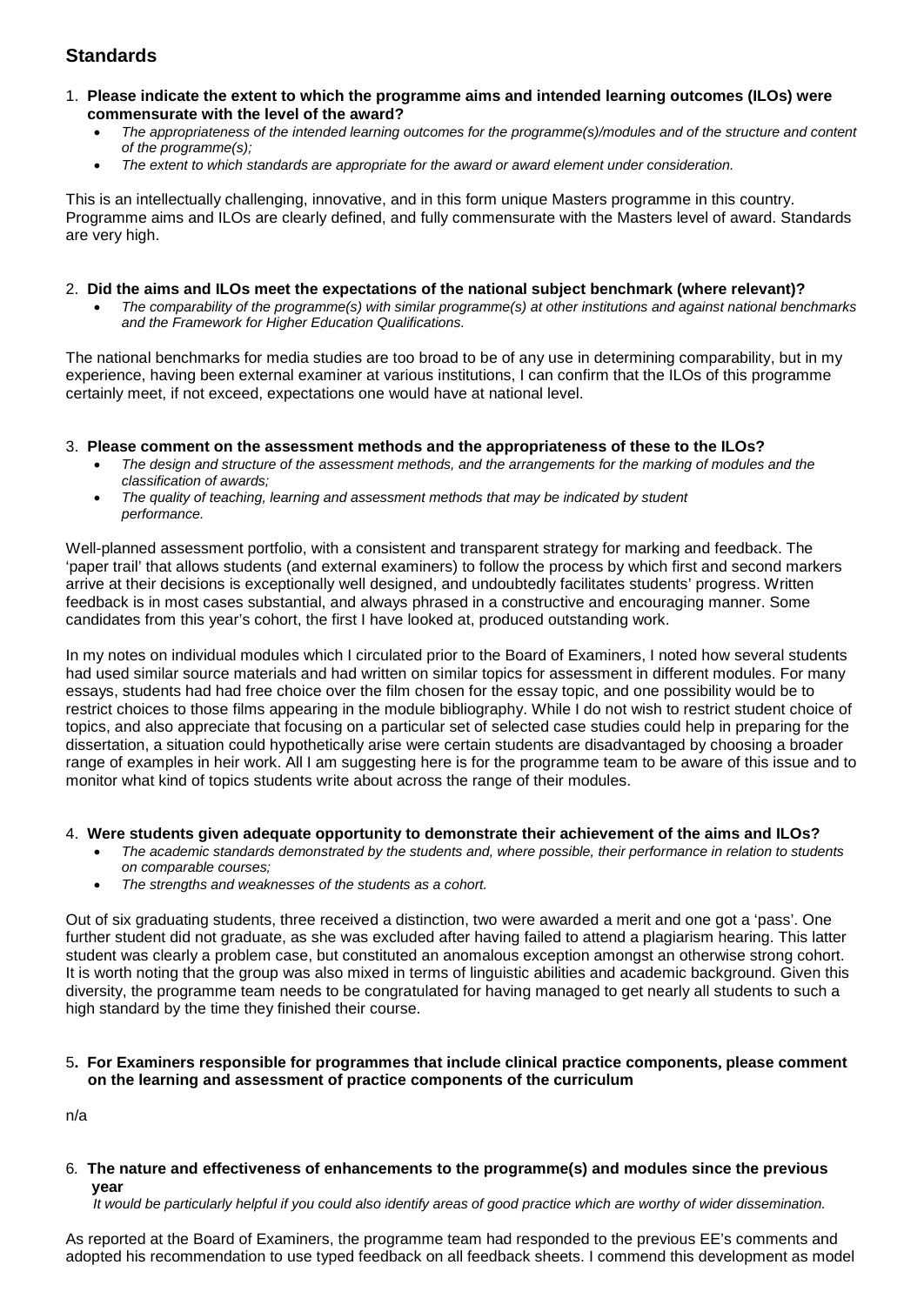practice. It was also noted that the handbook had been developed with further information, and presented under clearer headings. As mentioned under previous points above, I find the documentation of the programme very transparent and lucid.

#### 7.**The influence of research on the curriculum and learning and teaching**

 *This may include examples of curriculum design informed by current research in the subject; practice informed by research; students undertaking research.* 

The programme is clearly research-led – the content of modules and of the programme more generally reflects the world-class expertise of the staff associated with it. As stated above, the programme in this form is both unique and intellectually at the cutting edge of the discipline, especially with regard to developments in European and World Cinema. Judging especially by the dissertations, students are benefitting immensely from the research-led structure of the programme.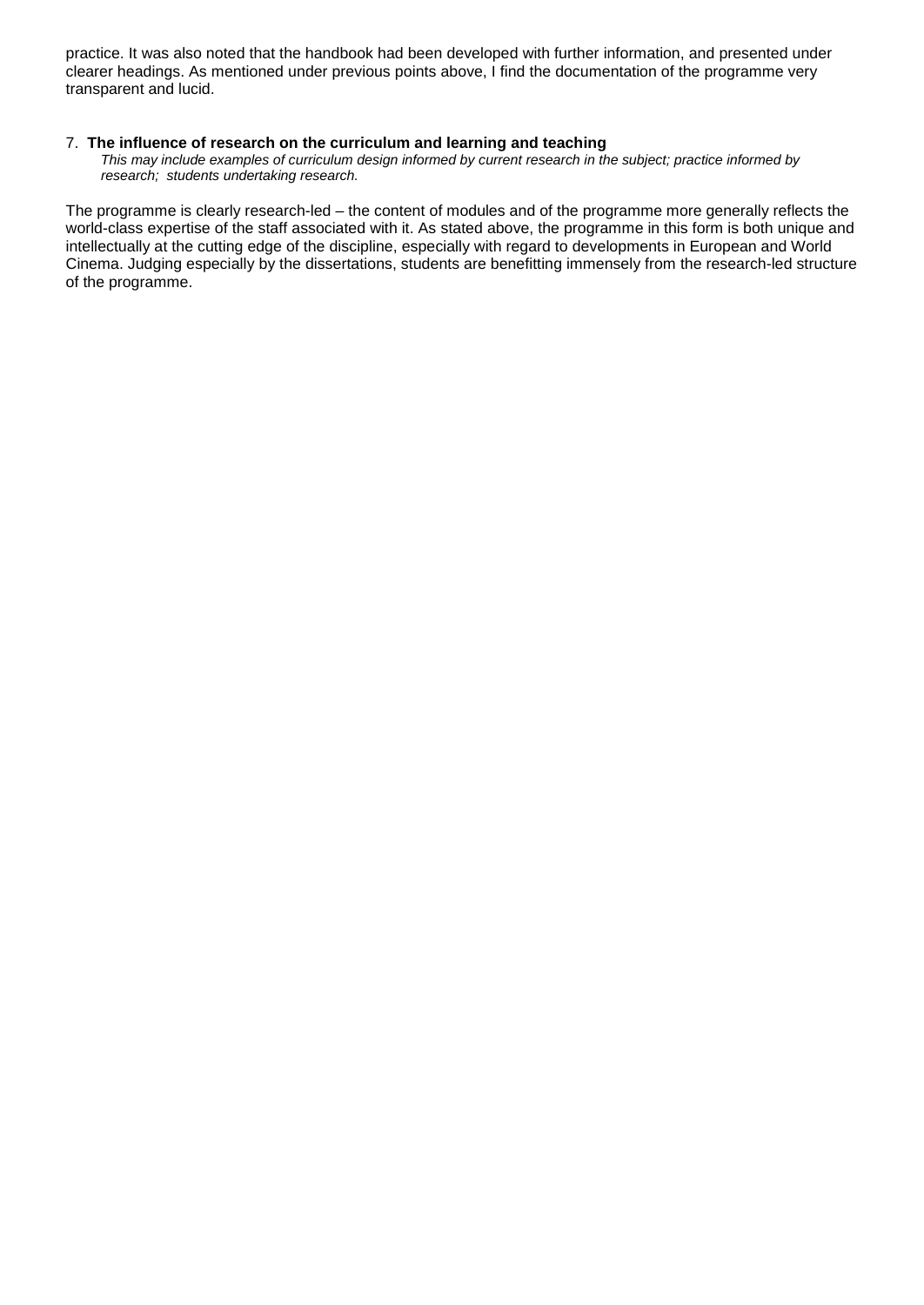### *The Examination Process*

- 8. **The University and its Schools provide guidance for External Examiners as to their roles, powers and responsibilities. Please indicate whether this material was sufficient for you to act effectively as an External Examiner**?
	- *Whether external examiners have sufficient access to the material needed to make the required judgements and whether they are encouraged to request additional information.*

I was sent all relevant and necessary documentation, and also received the coursework for the following modules:

- a. MODL5000M World Cinemas: Core Module
- b. MODL5602M: Gender & Sexuality in World Cinemas
- c. MODL5603M Dialogues with Hollywood
- d. MODL5606M World Cinemas: Research Methods
- e. MODL5607M World Cinemas: Dissertation

I have been in direct contact with the programme leader and the administrative support team, who have answered all y queries, and responded to all my requests.

- 9. **Did you receive appropriate documentation relating to the programmes and/or parts of programmes for which you have responsibility, e.g. programme specifications or module handbooks?**
	- *The coherence of the policies and procedures relating to external examiners and whether they match the explicit roles they are asked to perform.*

I have understood how my role is defined in the University of Leeds regulations, and consider these definitions to be in line with similar functions I have fulfilled elsewhere.

10. **Was sufficient assessed/examination work made available to enable you to have confidence in your evaluation of the standard of student work?**

Yes. In light of the plagiarism case that came up this year, and the fact that I received all assessed work only in the summer, I suggest that I receive the First semester coursework earlier in the academic year, ideally once it has been marked.

11. **Were the administrative arrangements satisfactory for the whole process, including the operation of the Board of Examiners?**

The BOE was exceptionally well organised, and was conducted smoothly, efficiently, and fairly.

12. **Were appropriate procedures in place to give due consideration to mitigating circumstances and medical evidence?**

#### Yes.

### *For Examiners involved in Mentoring Arrangements*

*If you have acted as a mentor to a new external examiner or have received mentor support please comment here on the arrangements.*

#### *Other Comments*

*Please use this box if you wish to make any further comments not covered elsewhere on the form.*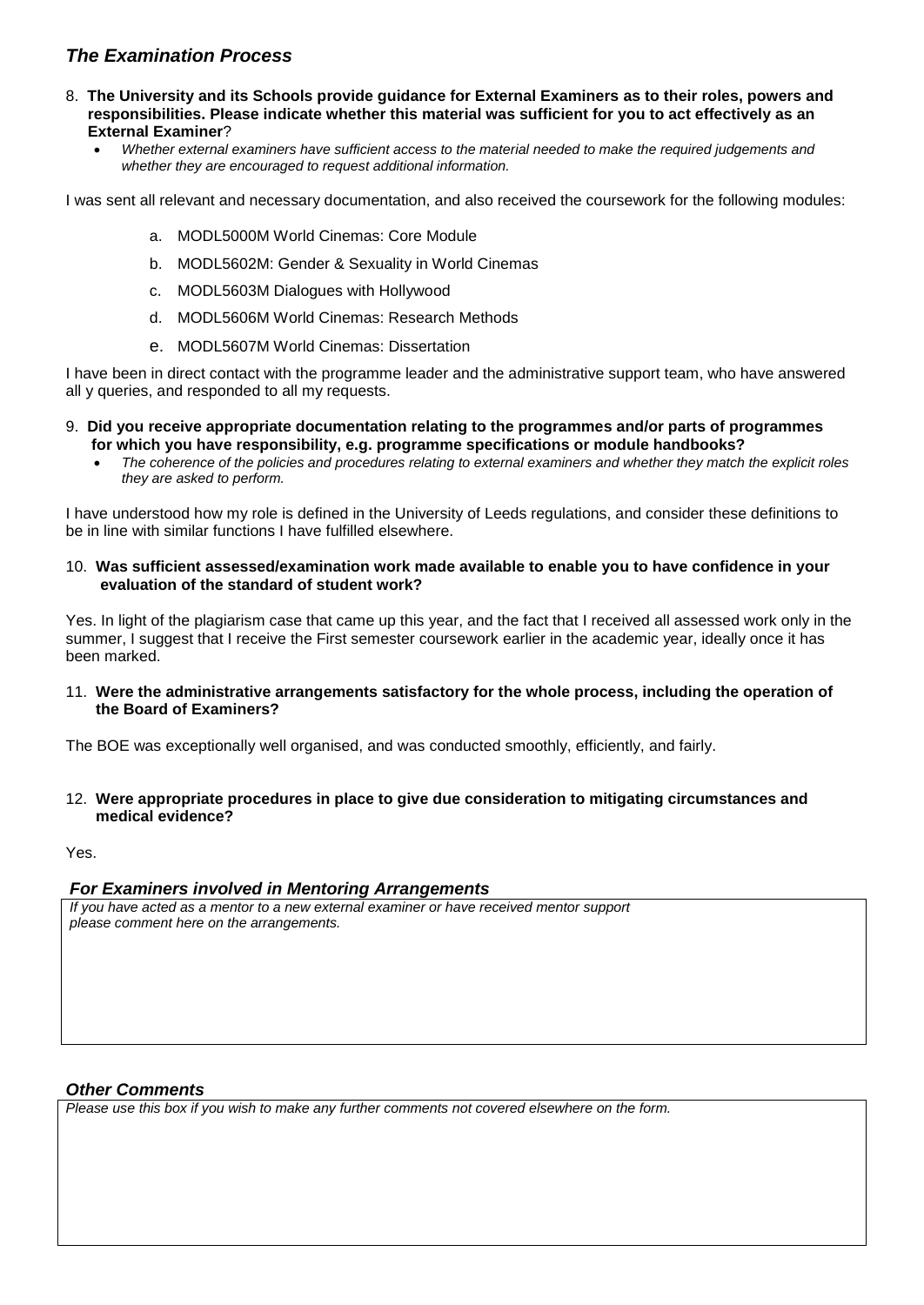Academic Quy and Standards Team Received by e-mail 13/12/2011



### **From the Centre for World Cinemas School of Modern Languages and Cultures**

**Professor Lúcia Nagib**  Centenary Professor of World Cinemas E-mail: l.nagib@leeds.ac.uk

University of Leeds Leeds LS2 9JT

9 December 2011

### **Ref.: Reply to External Examiner's Report**

Dear

In the name of my colleagues and my own, I would like to thank you very much indeed for your detailed and positive report about the structure and performance of the MA in World Cinemas, University of Leeds, academic year 2010-11. We are delighted to hear that you approve of our programme's general design, research-led teaching, marking and feedback procedures, and that you found some of the students' assessed work of outstanding quality. On our part, we would like to express our appreciation of the care with which you examined our programme, your prompt replies to our enquiries, and in particular your help with identifying, following up and resolving an unexpected and disappointing case of plagiarism, which constituted, in your words, 'an anomalous exception amongst an otherwise strong cohort'. In order to minimise any possibility of this happening again in the future, we have now made electronic essay submission through Turnitin compulsory across the programme.

However, you have identified an area where improvement could be made, as follows:

'Several students had used similar source materials and had written on similar topics for assessment in different modules. For many essays, students had had free choice over the film chosen for the essay topic, and one possibility would be to restrict choices to those